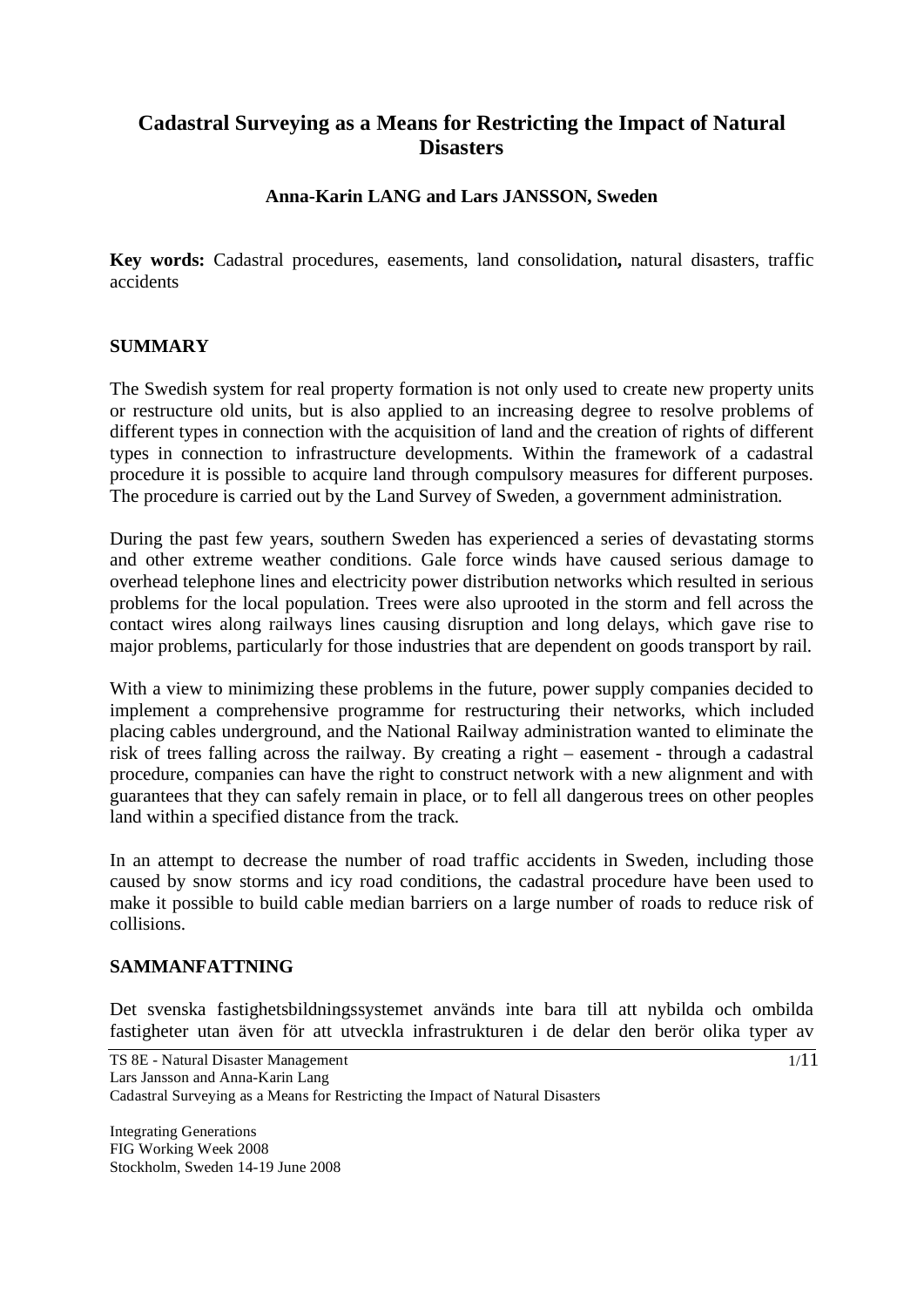markanvändning. Med hjälp av förrättningsprocessen är det möjligt att med tvång få tillgång till eller lösa in annans mark för olika ändamål. Lantmäteriet styr över all fastighetsbildning i Sverige.

Södra Sverige har de senaste åren blivit drabbat av flertalet förödande orkaner vilka har orsakat stora skador på bl.a. luftburna tele- och elledningar och på järnvägsanläggningar. Fallande träd har orsakat strömavbrott, tågolyckor och förseningar. För att minska dessa problem i framtiden har både ledningsföretag och det statliga Banverket startat landsomfattande projekt för att säkerställa att inga avbrott och skador skall uppstå när Sverige blir drabbat av orkaner eller annat extremt väder i framtiden. Genom en lantmäteriförrättning tillskapas rättigheter – servitut eller ledningsrätter – vilka möjliggör ett säkert ledningsnät eller en säker banverksanläggning.

I strävan att minska antalet bilolyckor i Sverige bygger det statliga Vägverket s k mitträcken eller vajerräcken på större vägar. Med hjälp av lantmäteriförrättning löser man de kommunikationsproblem som uppstår när det inte längre är möjligt att korsa de större vägarna på samma sätt som tidigare.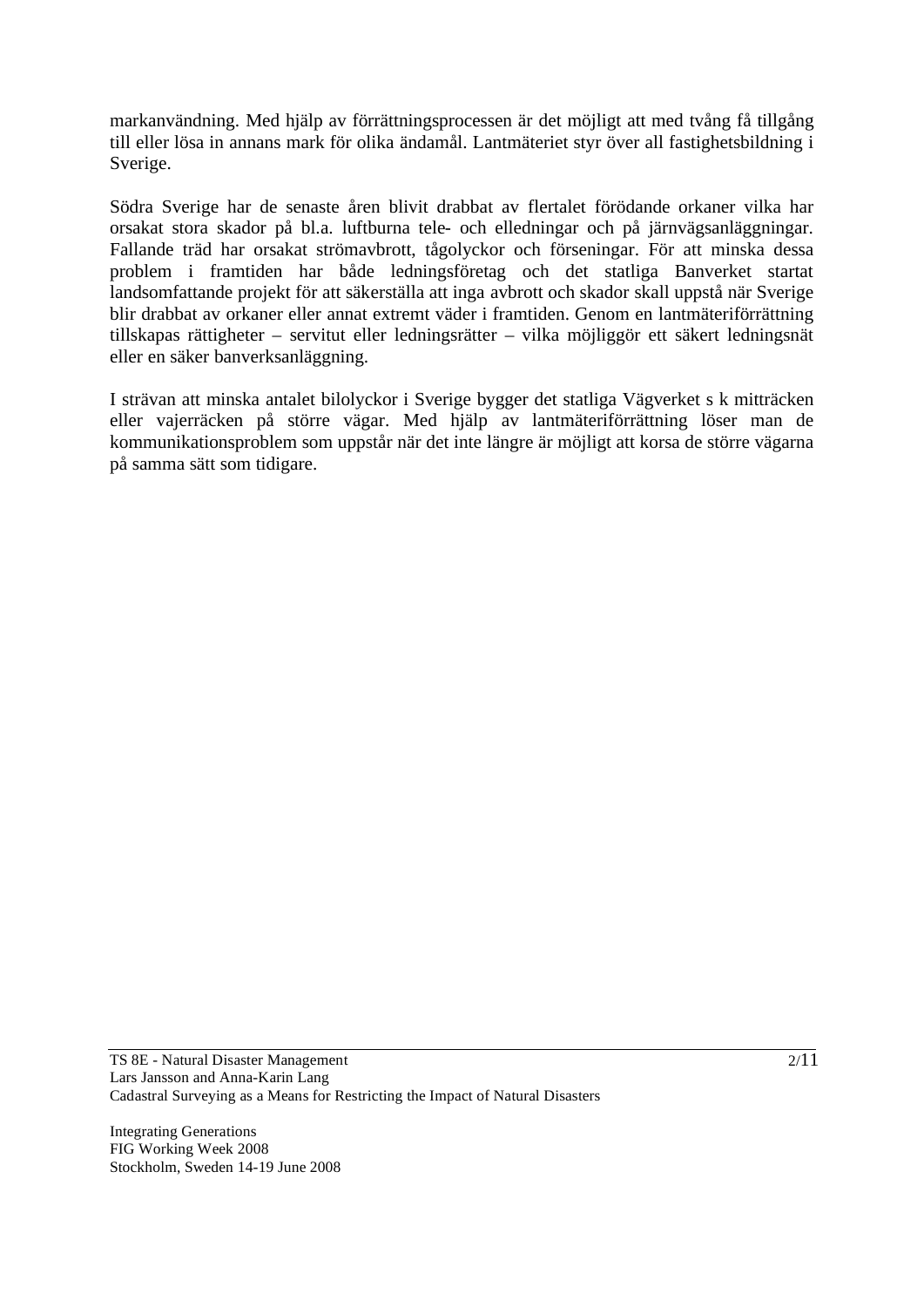# **Cadastral Surveying as a Means for Restricting the Impact of Natural Disasters**

## **Anna-Karin LANG and Lars JANSSON, Sweden**

## **1 INTRODUCTION**

#### **1.1 The Swedish System**

The Swedish system for real property formation, in the form of legislation and cadastral processes, including registration, is not only used to create new property units or restructure old units, but is also applied to an increasing degree to resolve problems in connection with the acquisition of land and the creation of rights of different types in connection with infrastructural development. Thus, within the framework of a cadastral procedure, it is possible to acquire land through compulsory measures for different purposes. In most countries, this is carried out through expropriation and decisions taken in courts of law. The fact that the Swedish cadastral procedure is such an effective tool is a logical result not only of forward-looking real property formation legislation, but also of the fact that real property formation in Sweden is a central government responsibility carried out by Lantmäteriet (the National Land Survey of Sweden). There are no private cadastral surveyors in Sweden. The Swedish system is considered to be both cost-effective and guarantor of legal security.

#### **2 DEVASTATING STORMS**

During the past few years, southern Sweden has experienced a series of devastating storms and other extreme weather conditions. Gale force winds have caused serious damage to overhead telephone lines and electricity power distribution networks which has resulted in serious problems for the local population. When one of these storms came in over Sweden from the North Sea approximately 30 000 km of overhead electric power supply cables were damaged and power supplies to 660 000 homes were severely disrupted. Two of Sweden's nuclear power plants were forced to close down production because of several breaks in the cables and because of the large amounts of salt spray that was blown inshore – so-called salt storms – and covered the distribution plant, which increased the risk for flash-overs<sup>1</sup>.

There are many examples of homes which were without telephone and electricity for several weeks after that night.

1 www.wikipedia.org

 $\overline{a}$ 

TS 8E - Natural Disaster Management Lars Jansson and Anna-Karin Lang Cadastral Surveying as a Means for Restricting the Impact of Natural Disasters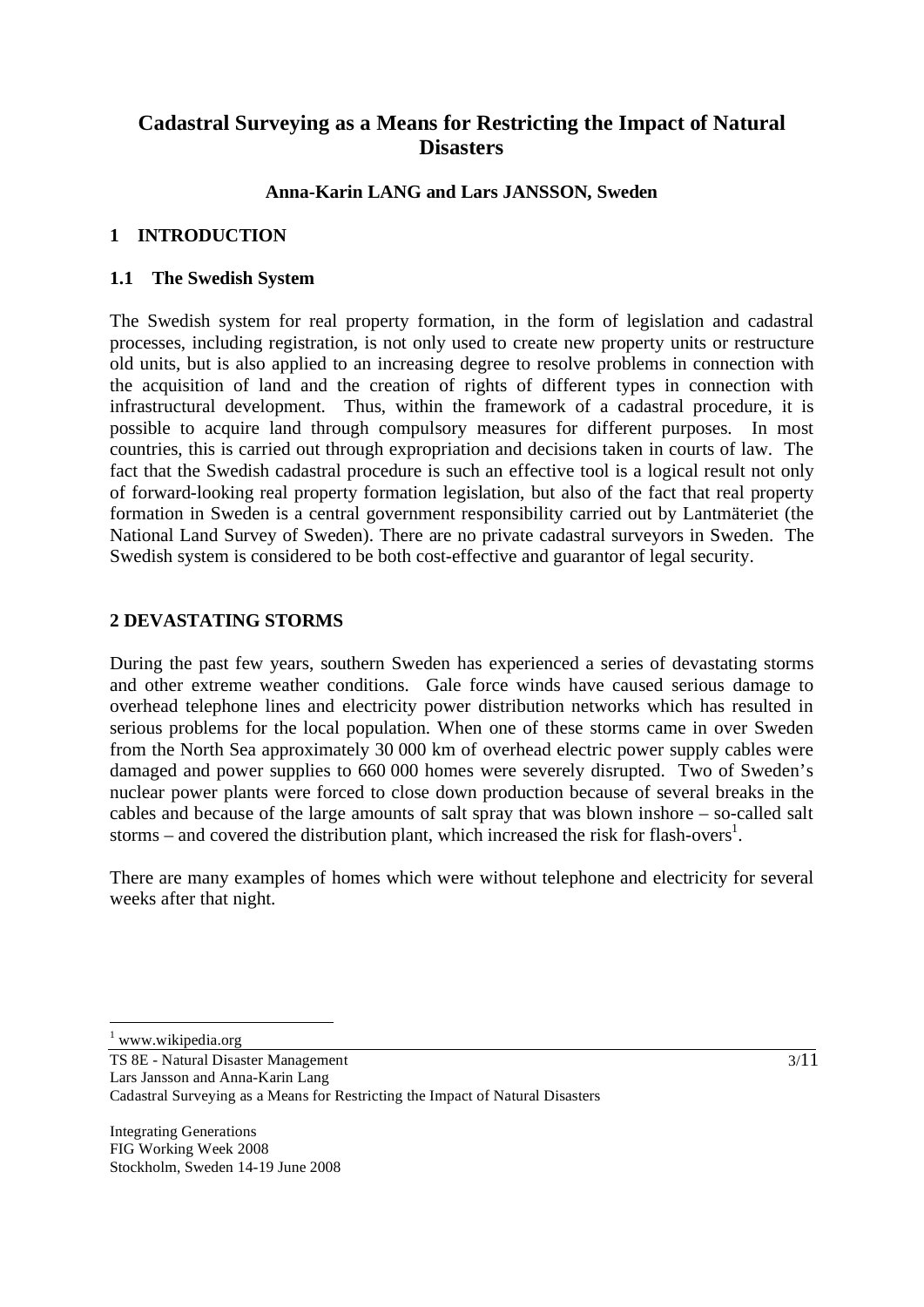

Before and after the storm<sup>2</sup>

Train, bus and ferry traffic stood still in large areas of southern and western Sweden. Because of the combination of powerful gusts of wind, which at times approached hurricane force, large numbers of trees were uprooted: it is estimated that  $75$  million cubic metres of timber<sup>3</sup> was blown down in western Sweden. This is equivalent to three year's planned felling.

These large areas of severely damaged forest also had a negative impact on the environment: water quality in the worst hit areas was affected as the intensive run-off leached the ground; metals affected animal life and were brought to the surface in connection with clearing operations. The uprooted trees also increased risks for forest fires as well for attacks by damaging insects and other pests. All property owners were forced to extract the timber within a given time to avoid having to pay fines to the State. Total costs, including effects on future forestry production, have been estimated to SEK 10 bullion<sup>4</sup>. According to media reports 17 persons lost their lives.

# **2.1 Utility Easements**

With a view to minimizing these problems in the future, power supply companies decided to implement a comprehensive programme for restructuring their networks, which included placing some cables underground.

 $\overline{a}$ 

TS 8E - Natural Disaster Management Lars Jansson and Anna-Karin Lang Cadastral Surveying as a Means for Restricting the Impact of Natural Disasters

<sup>&</sup>lt;sup>2</sup> www.energimyndigheten.se

<sup>3</sup> www.svo.se

<sup>4</sup> www.energimyndigheten.se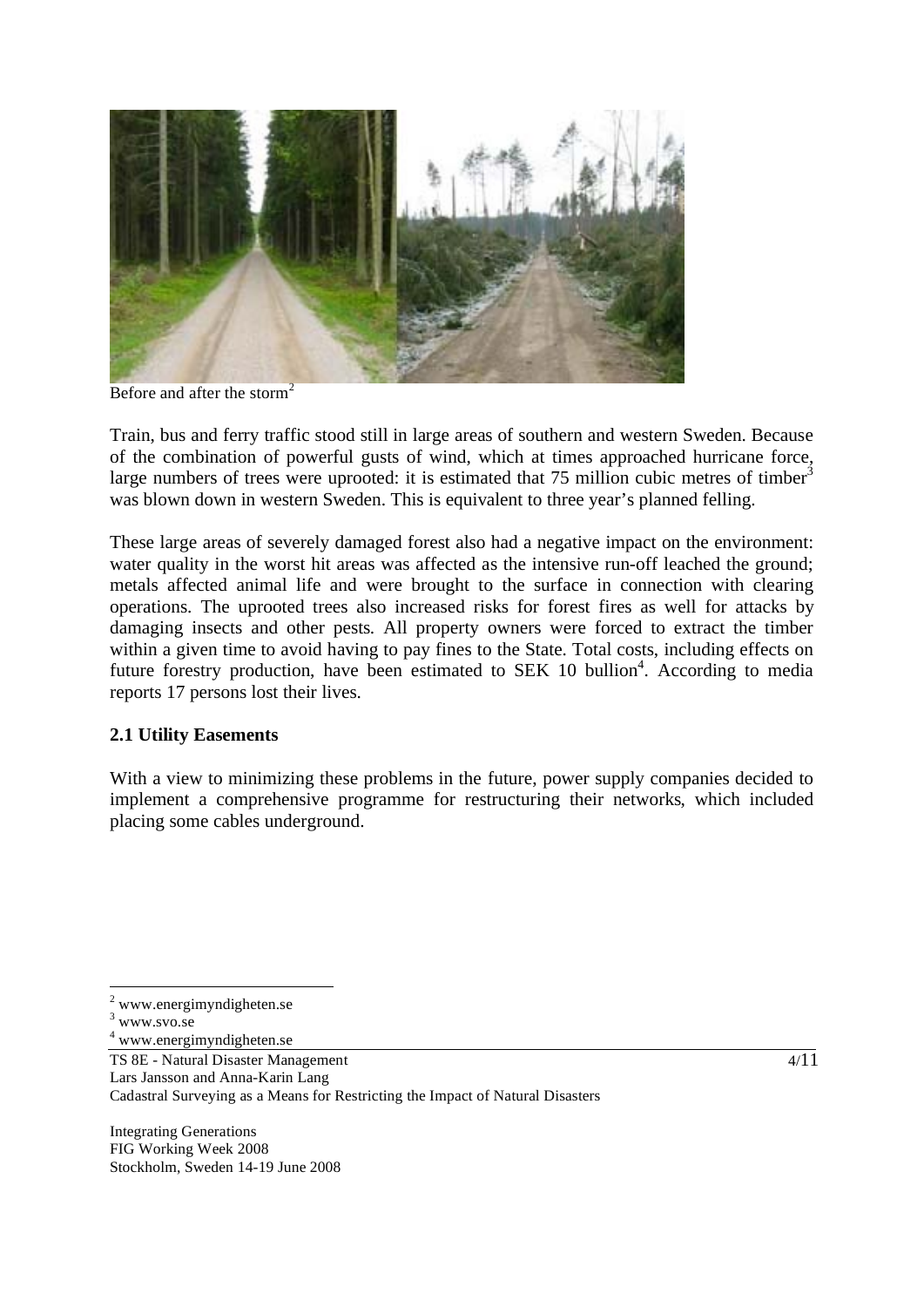

are widened in forest areas

The right to construct networks with a new alignment and with guarantees that they can safely remain in place, so called utility easements, is established through a cadastral procedure. Utility easements are linked to a given real property, or to the owner of the utility network, and are valid for an unlimited time. A utility easement is normally based on an agreement between the property owner and the owner of the utility network. Compensation is paid to the property owner when the easement is formed or changed. The decision concerning the utility easement should include: what the owner of the network is allowed to do within the property and what he is not allowed to do adjacent to it, the compensation that is to be paid and when access to the property is permitted.

#### **2.1 Easements**

The trees that were uprooted in the storms often fell across the overhead contact wires along railway lines causing disruption and long delays to both passenger and goods transport and also affected production in different sectors of Swedish society, particularly in those industries that are dependent on goods transport by rail. Replacement transportation had to be arranged at short notice. After the storm there remained a huge amount of work repairing overhead contact wires, clearing and repairing tracks and repairing damage to rolling stock. Following the storm it took a month before traffic was back to normal on all lines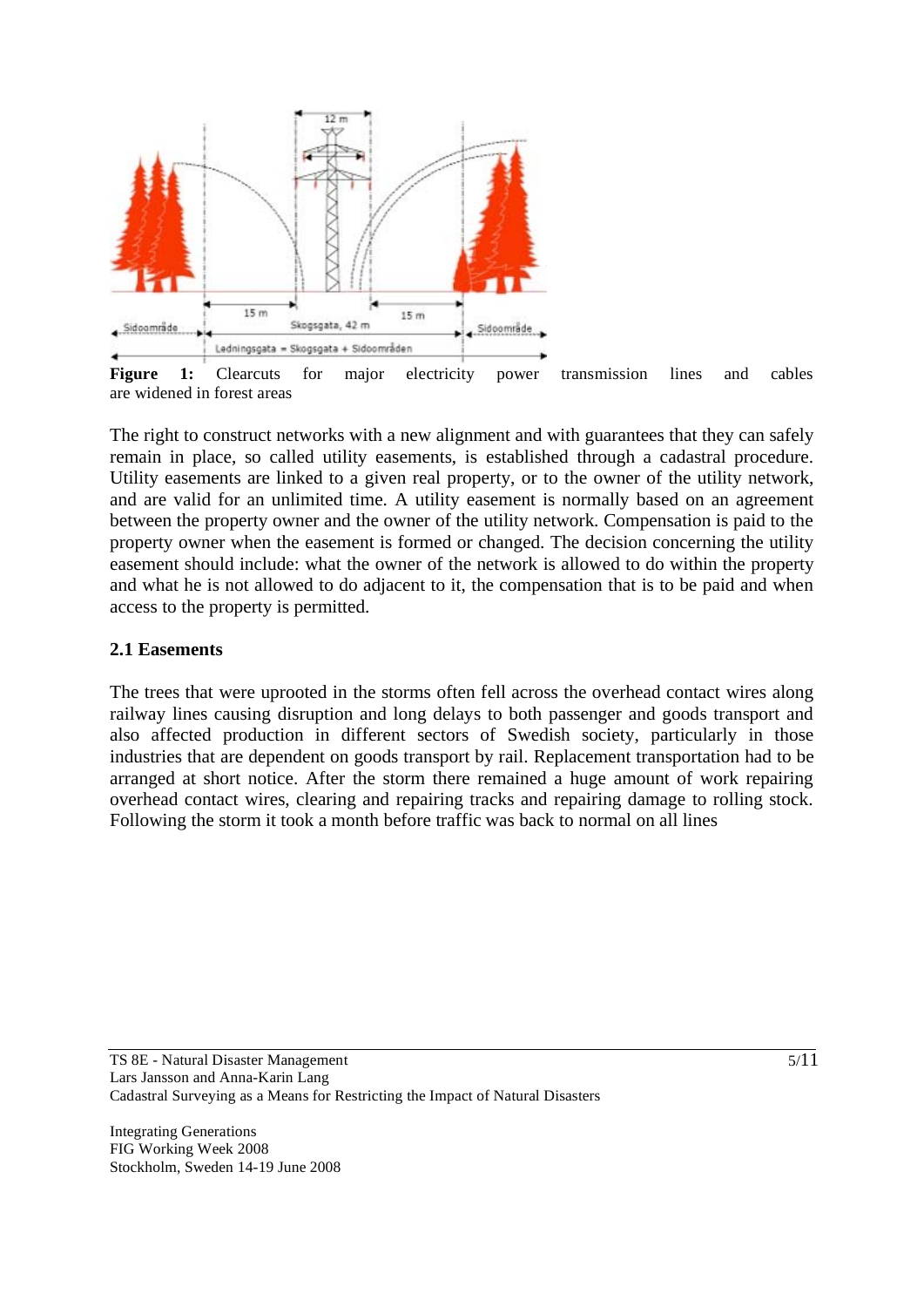

Trees fell across contact wires

To eliminate the risk of trees falling across railway lines a right – easement - can be created through a cadastral procedure, which gives the National Rail Administration the right to fell all dangerous trees on other people's land within a specified distance from the track. Cadastral procedures are now being carried out, within a special project, throughout Sweden, with the aim of guaranteeing approximately 4 500 km of track from the risk of falling trees. These are the lines which are of particular importance for Sweden's provision of transport services.

This type of easement makes it permissible to clear all vegetation within a 20 metre zone on both sides of the track, measured from the centre line. Individual trees outside the zone can also be felled. Many of these 20 m zones are already the property of the National Rail Administration, which means that encroachment on properties owned by individual property owners' land will be relatively limited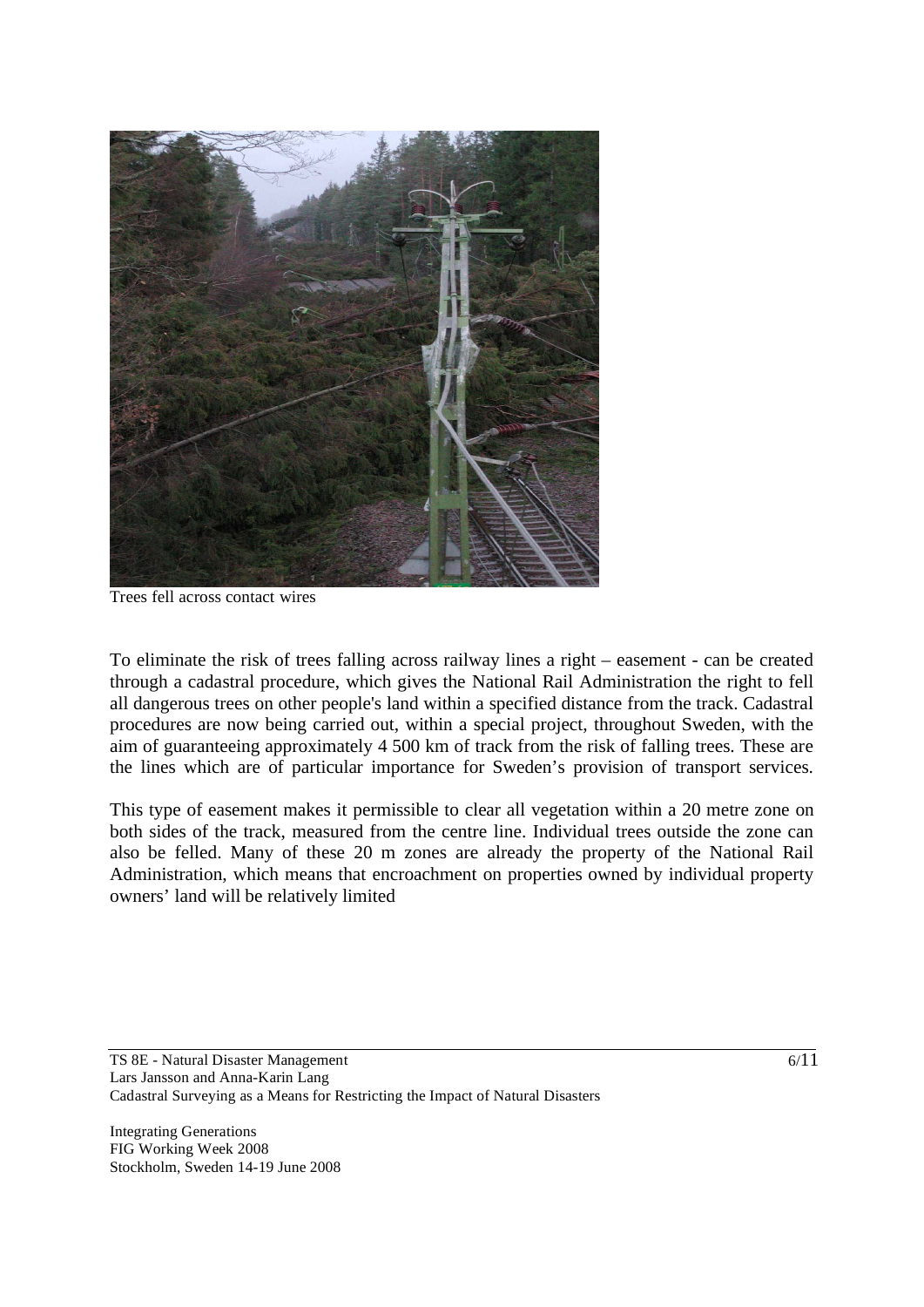

Figure 2: Lines that have been given priority in the project, approximately 4 500 km of track. Stages of the work 1-3

. There are properties along the tracks that have a relatively small area and where forming an easement would result in a large encroachment. In these cases security against falling trees will be arranged through the National Rail Administration signing an agreement with the property owner. Rights are thereby created without the need for a cadastral procedure.



**Figure 3:** The layout of the lateral zones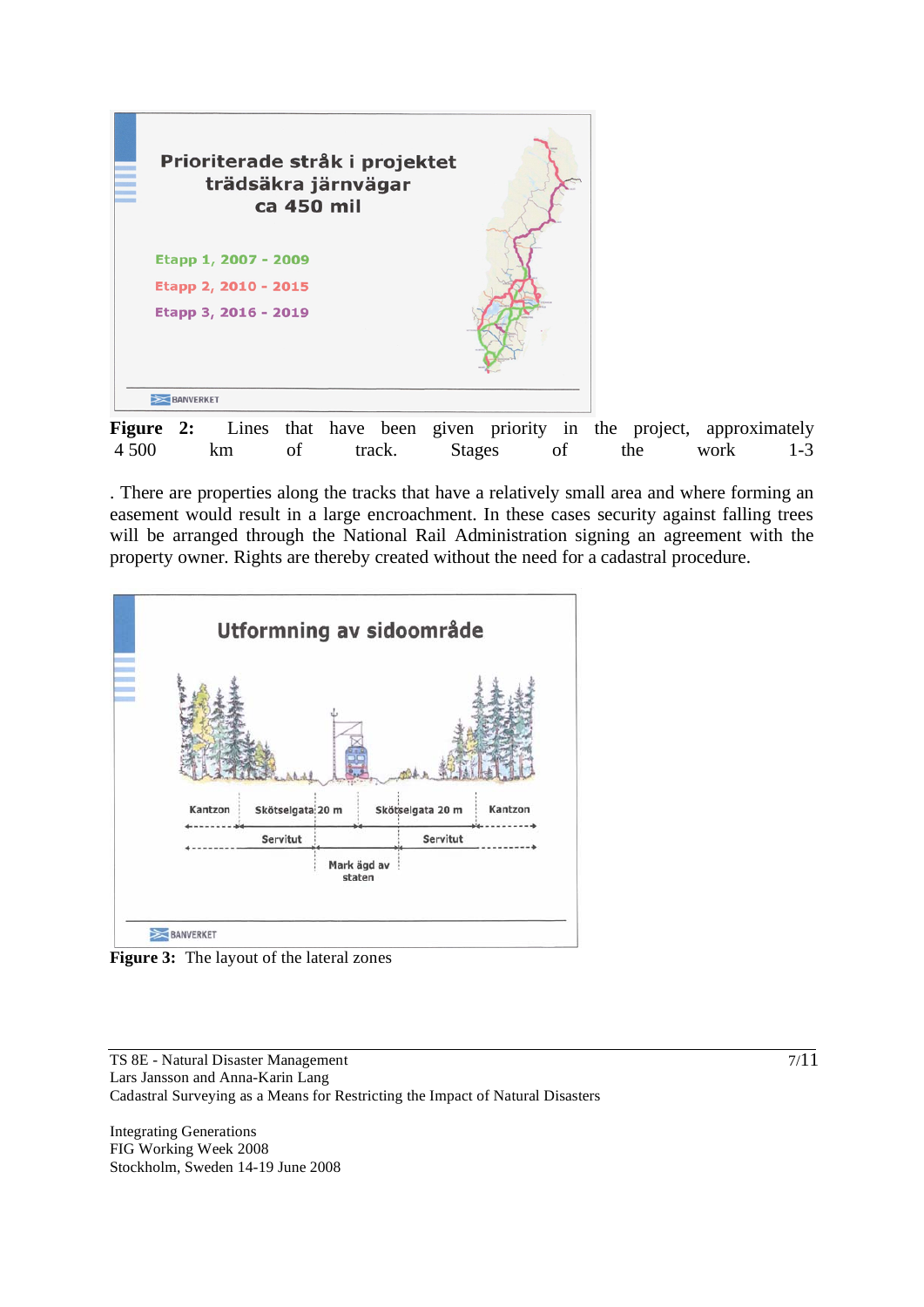An easement is a legal relationship between real properties which gives the owner of one property the right to use another owner's property in a defined way. An easement is not limited in time. In accordance with the Real Property Formation Act every property that is reformed must be suitable for the purpose for which it is intended to be used, and the benefits of the easement must be greater than any inconvenience that it may cause. A further condition is that the applicant's property must be improved through the formation of the easement. The easement must be of substantial importance for the preferential property. The compensation that is paid when the easement is formed should be equivalent to the decrease in the market value of the encumbered property. The property owner also receives payment for the forest that must be felled. An easement can be formed without agreement between the parties. The decision concerning the easement should include, amongst other things, the rights and responsibilities of the preferential property, the amount of compensation that will be paid and when access to the land can take place. When both utility easements and easements are formed the cadastral surveyor can act as both mediator and judge. As far as possible, within the framework of the cadastral procedure, the cadastral surveyor will always attempt to get the parties to reach a voluntary agreement, but if this proves not to be possible, the cadastral surveyor can take the decision.

# **3 TRAFFIC ACCIDENTS**

In an attempt to decrease the number of road traffic accidents in Sweden, including those caused by snow storms and icy road conditions, cable median barriers have been built on a large number of 2+1 roads to reduce the risk of collisions. As the cable barriers make it impossible to cross the road and also block existing road junctions, cadastral procedures have been employed to create new road junctions.

These solutions mean that the number of junctions will be decreased by, for example, building parallel roads on both sides of the main road up to a suitable junction. These parallel roads can be either private roads for use for agricultural or forestry purposes or smaller roads for local traffic. Access to land for the new roads and the right to build and maintain them is gained through a cadastral facility procedure with support of the Joint Facilities Act.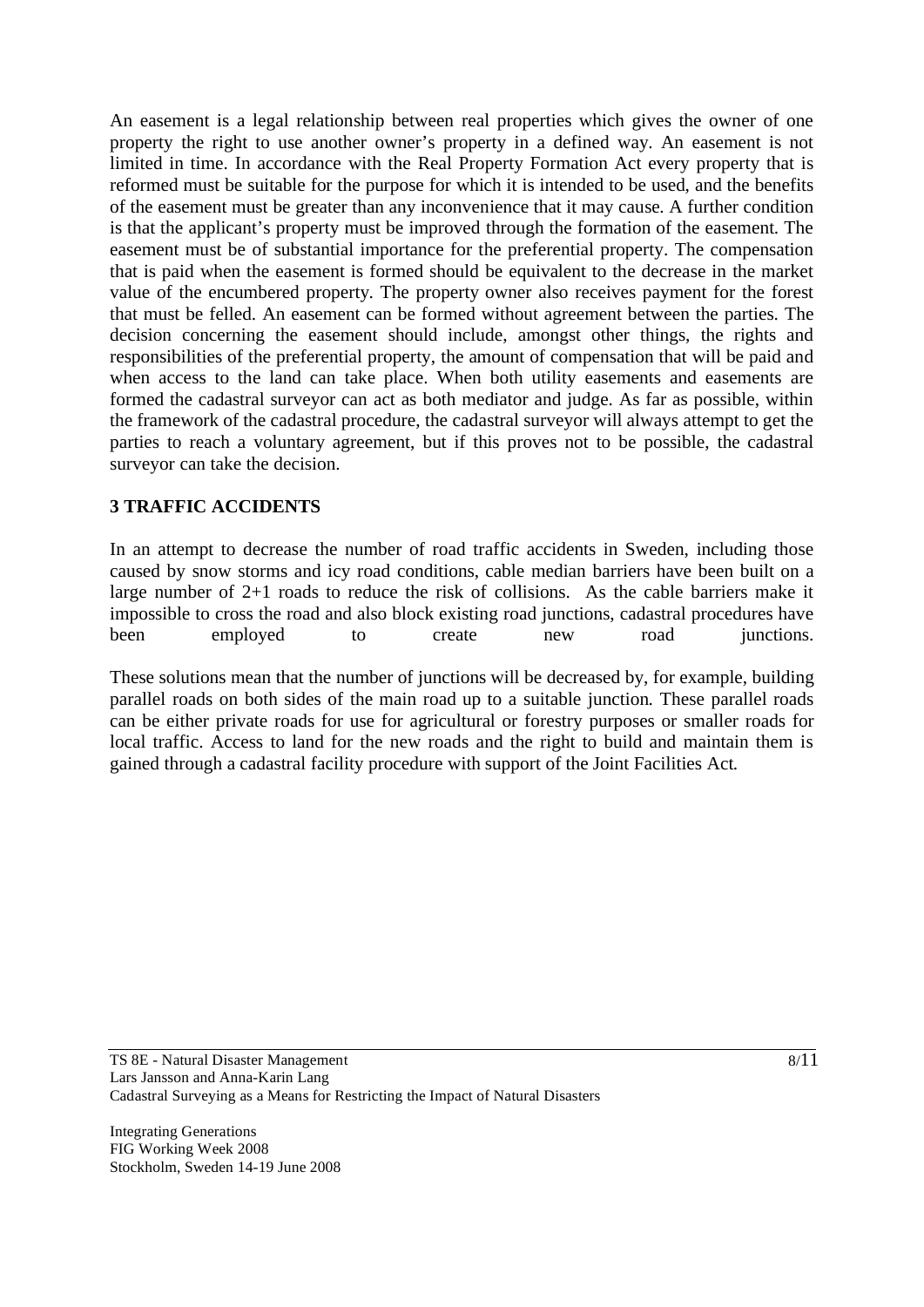

**Figure 4:** A cable barrier

The roads, which become a joint facility following the cadastral procedure, are managed by the involved property owners within the framework of a joint property association. Joint property associations, with the associated articles, are also formed by the cadastral surveyor.



**Figure 5:** An example of land consolidation

In certain situations, as an alternative to building parallel roads and new junctions, it may be possible to exchange land so that the affected agricultural and forest properties form a merged unit on one side of the road which eliminates the need for crossing roads. These exchanges of land, re-allotment, are carried out in cadastral procedures with the support of the Real Property Formation Act. This is shown in the illustration above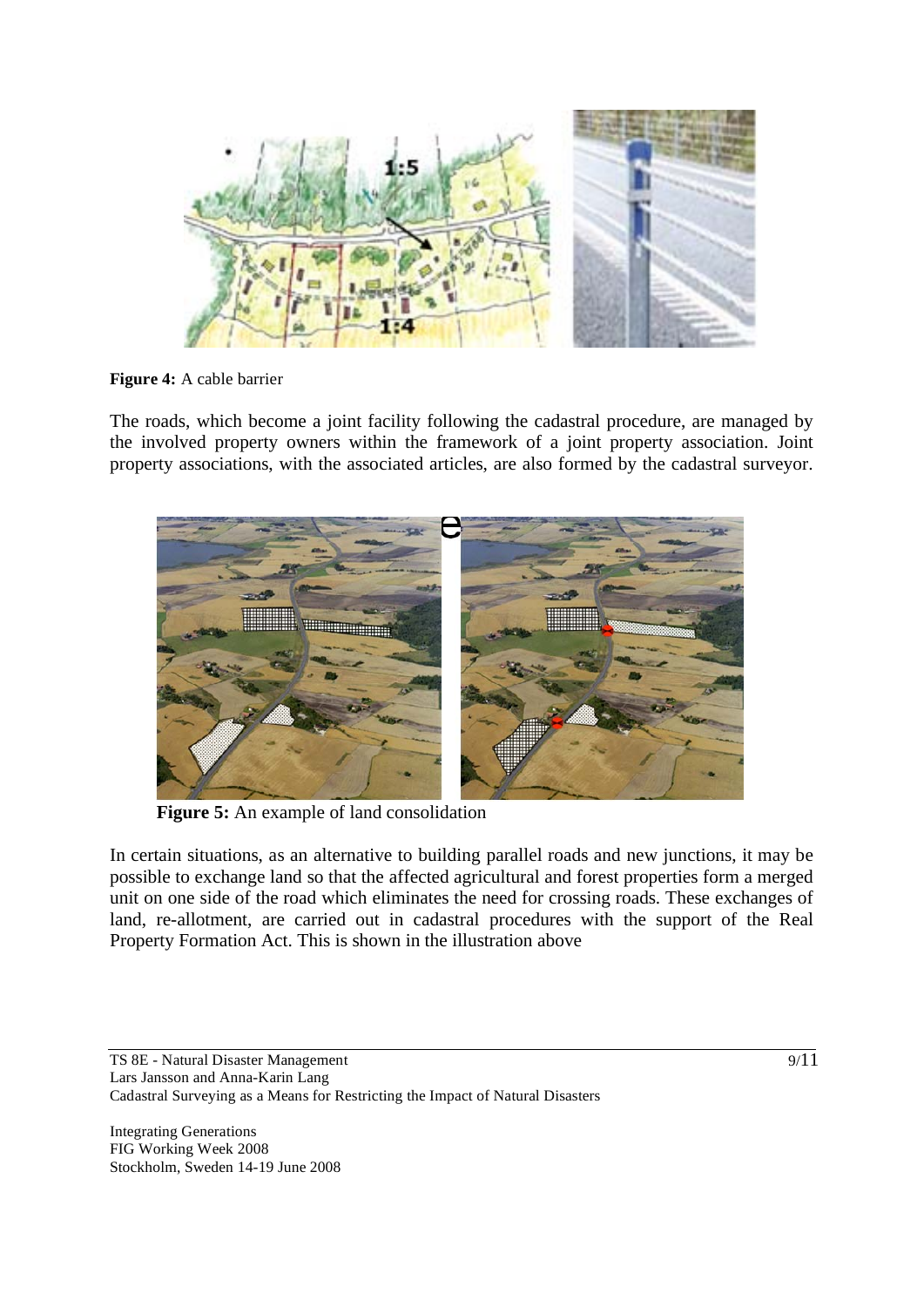## **4 THE CADASTRAL PROCEDURE**

A cadastral procedure always begins with an application for a specific measure, such as the formation of an easement, to be carried out. As soon as an application has been received the cadastral surveyor begins an enquiry to evaluate whether the necessary pre-conditions for carrying out the requested measures exist. The cadastral surveyor must make an unbiased evaluation of the claims. Measures must be checked against the applicable legislation. During the enquiry research in the archives is carried out and checks are made in the Real Property Register. Maps and various lists are obtained to help identify the properties and owners that are involved. The cadastral surveyor also consults representatives for public administration such as the county councils and the local building committees. Where necessary, one or several meetings will be held with the property owners to keep them informed of progress and to obtain their comments and opinions. In addition, an economic valuation is carried out to obtain a measure of the potential benefits of the measures. As has been stated above, the benefits of an easement must outweigh the incontinence and costs it nay cause. The cadastral land surveyor's enquiry must result in reliable basis for taking a final decision and satisfy legal requirements.



It is possible to appeal against the cadastral surveyor's decision. Normally, an appeal must be lodged within four weeks after the decision. If no appeal is made, the transaction will be

10/11

TS 8E - Natural Disaster Management Lars Jansson and Anna-Karin Lang Cadastral Surveying as a Means for Restricting the Impact of Natural Disasters